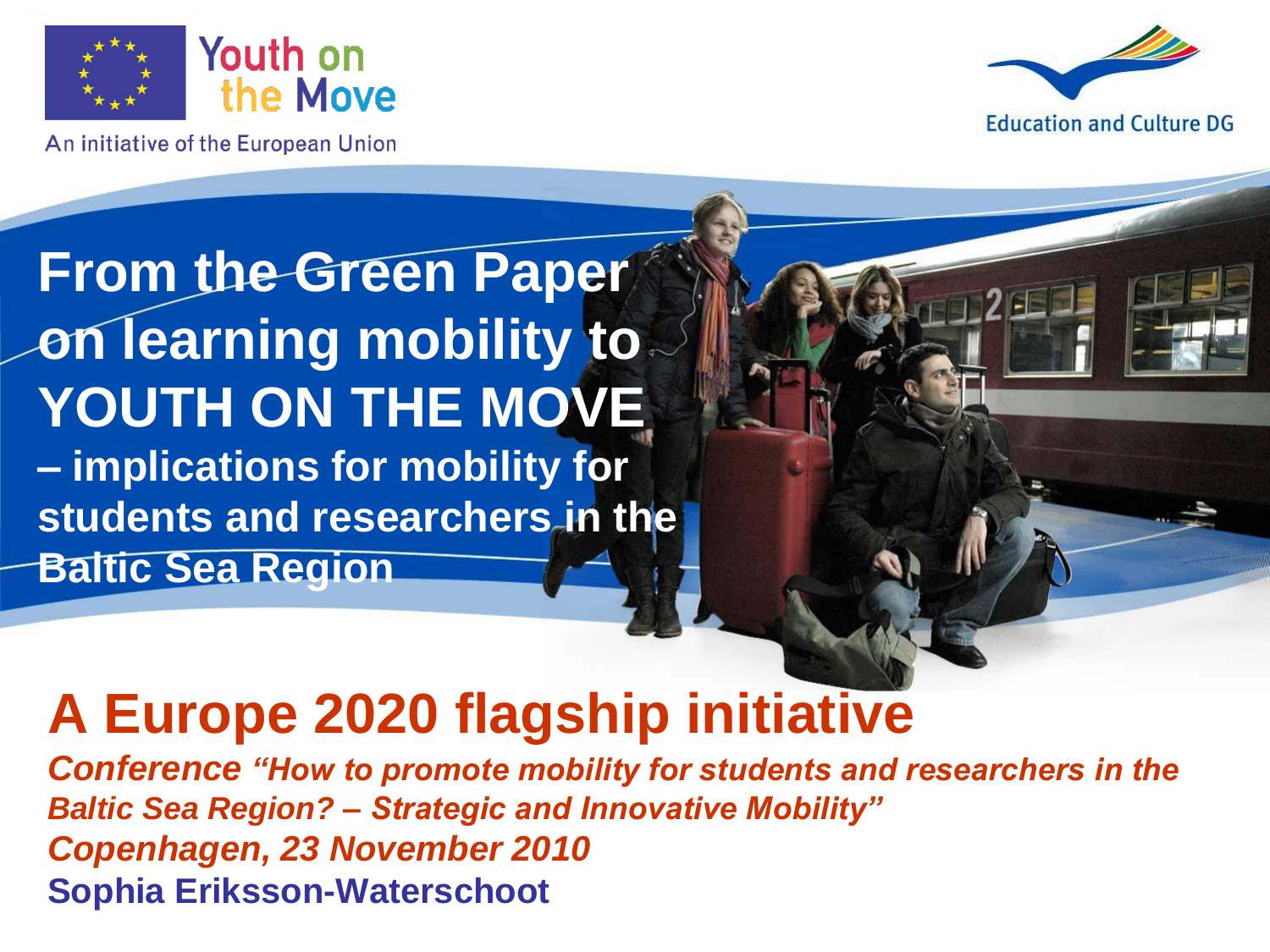# **The EU Strategy for the Baltic Sea Region**



- **Adopted in 2009**
- **Region have many strengths in education**
- **Need for coordinated actions in a wide range of policy areas**
- **The strategy can contribute to improve education and qualifications in the region as well as enhancing mobility**

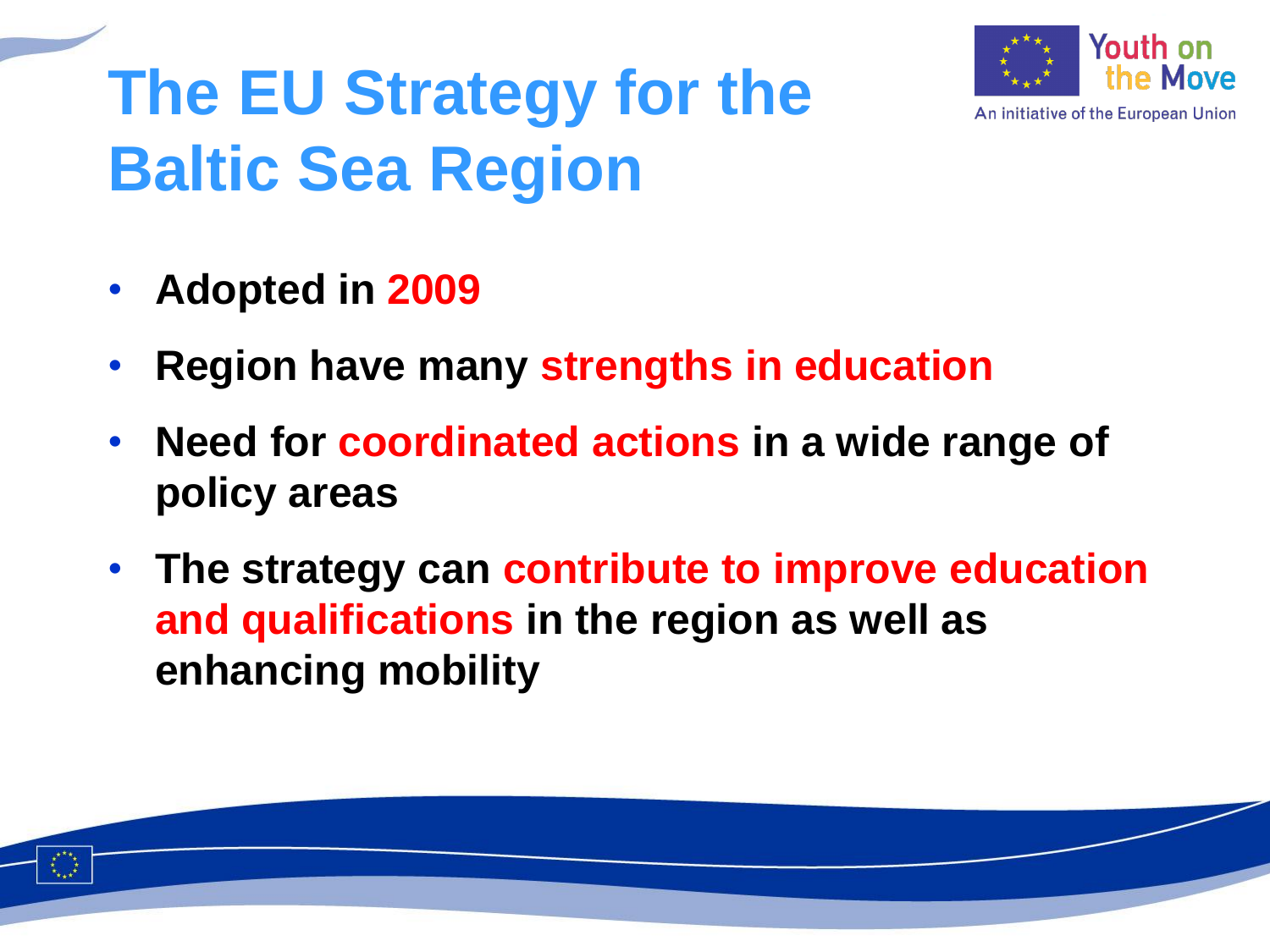



- **One of seven "flagship initiatives" in the Europe 2020 strategy for "smart, sustainable and inclusive growth"**
- **An EU "flagship initiative" to respond to the challenges young people face – adopted 15 September 2010**
- **An integrated EU strategy for young people, embracing both education/training and employment**

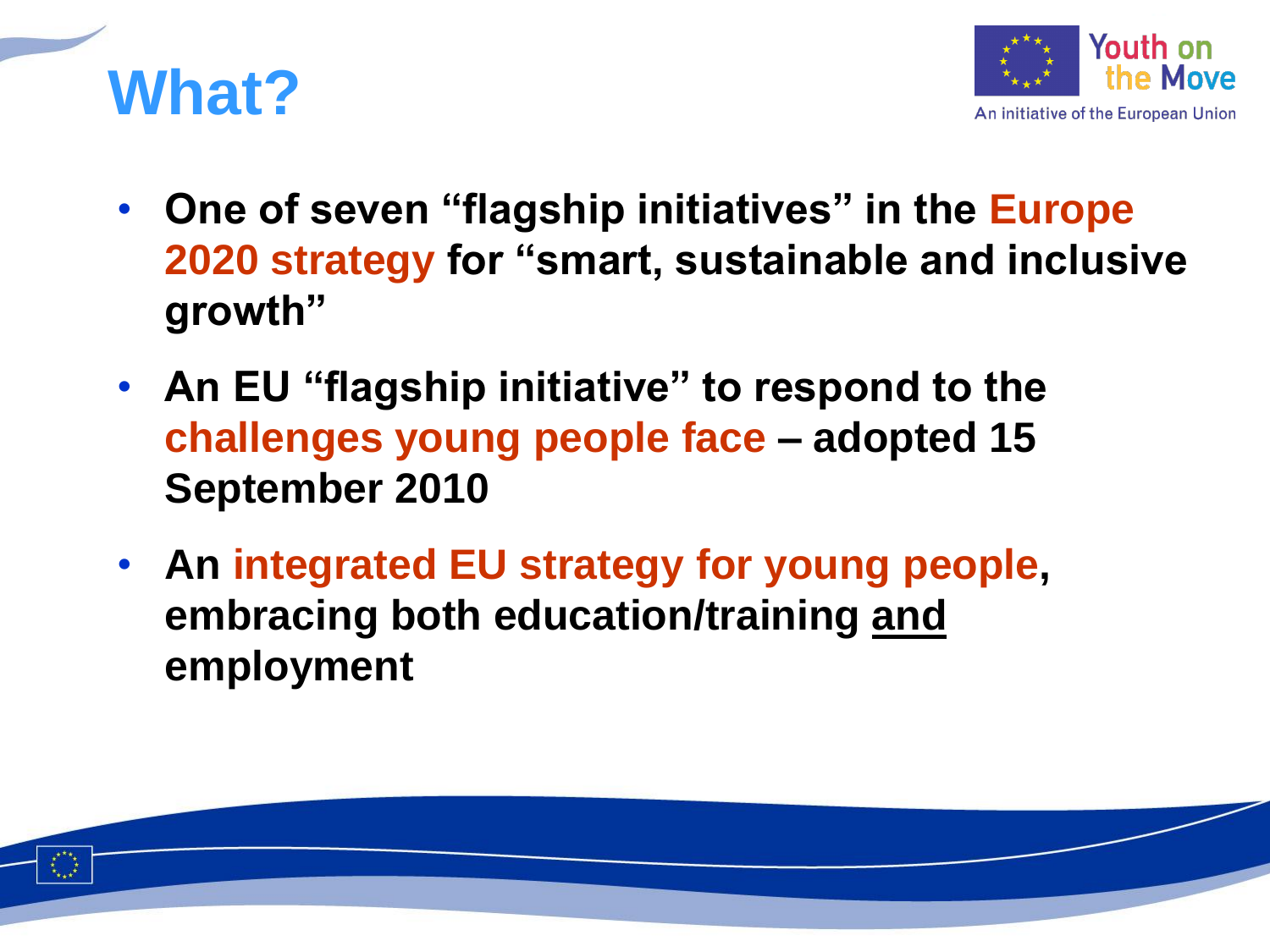



- **"Europe's future depends on its 100 million young people"**
- **Youth unemployment is too high: over 20%**
- **Too many early school leavers (14.4% of 18-24 year olds have less than upper secondary education)**
- **Only 32.3% of EU population have an higher education degree (USA: > 40%, Japan: > 50%)**
- **By 2020, 35% of all jobs will require high-level qualifications (today: 29%)**

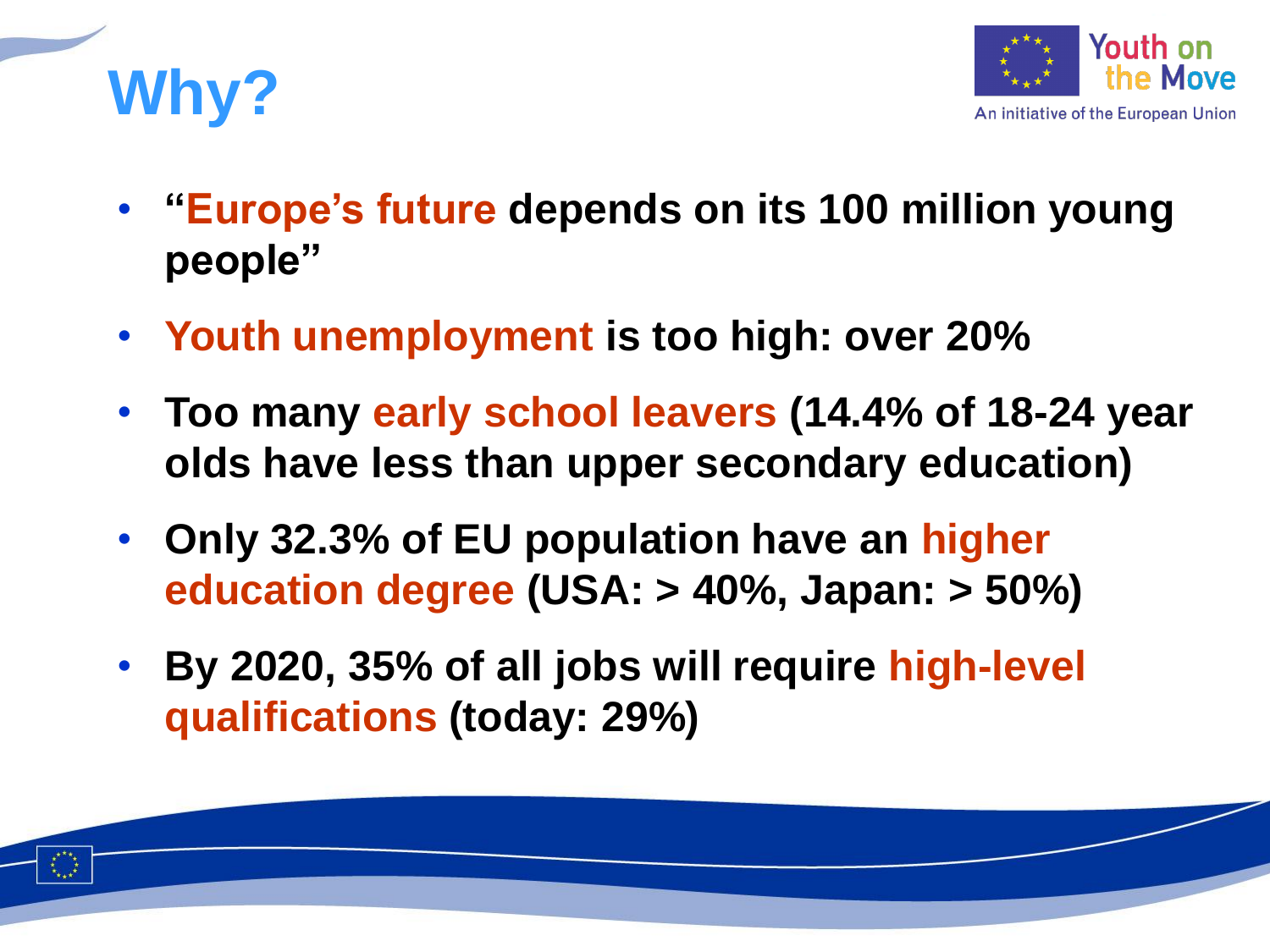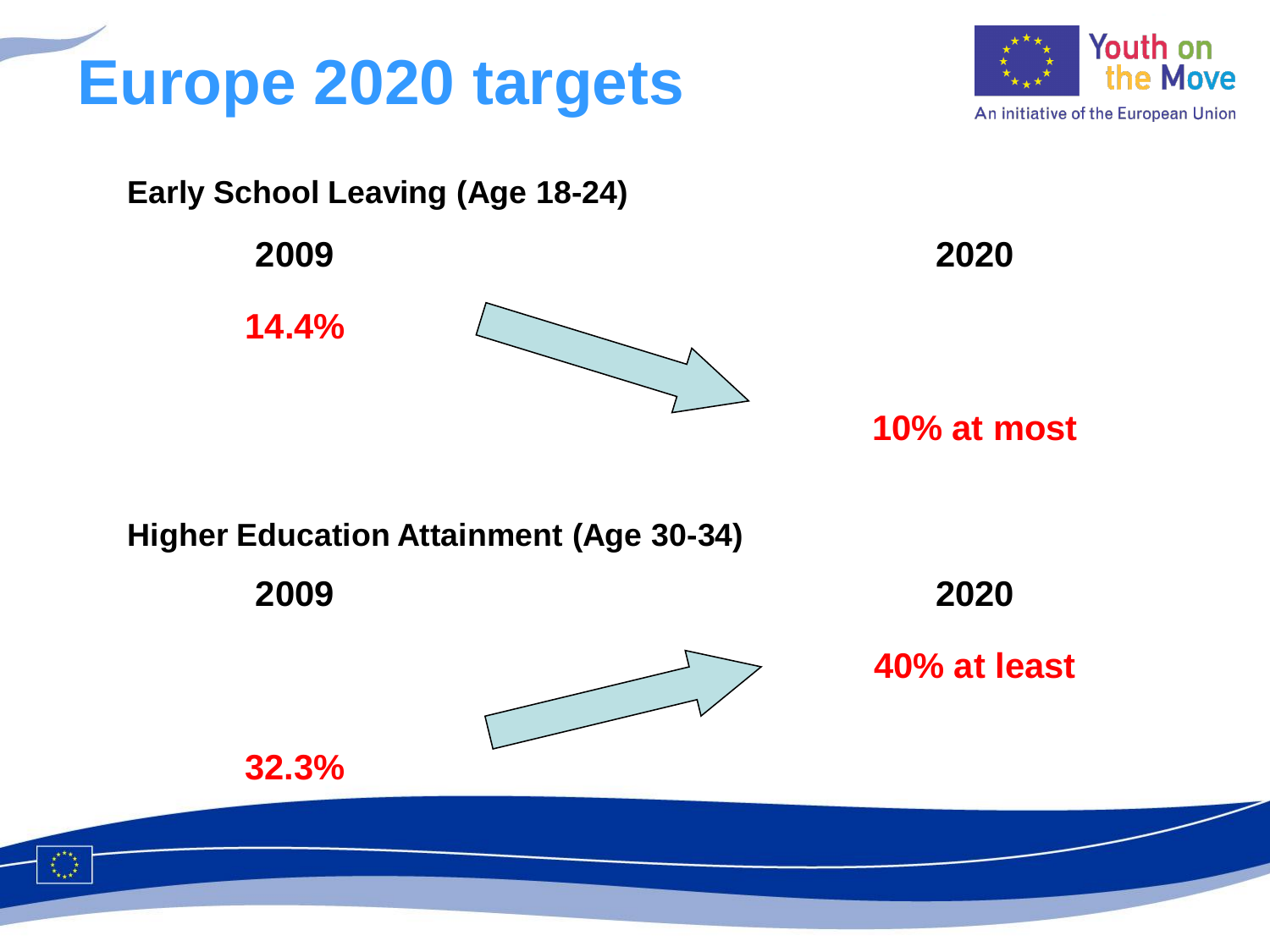

#### **Framework strategy with four action lines:**

- **1. "Modern education and training systems"**
- **2. "Higher education"**
- **3. "Learning and employment mobility"**
- **4. "Youth Employment Framework"**

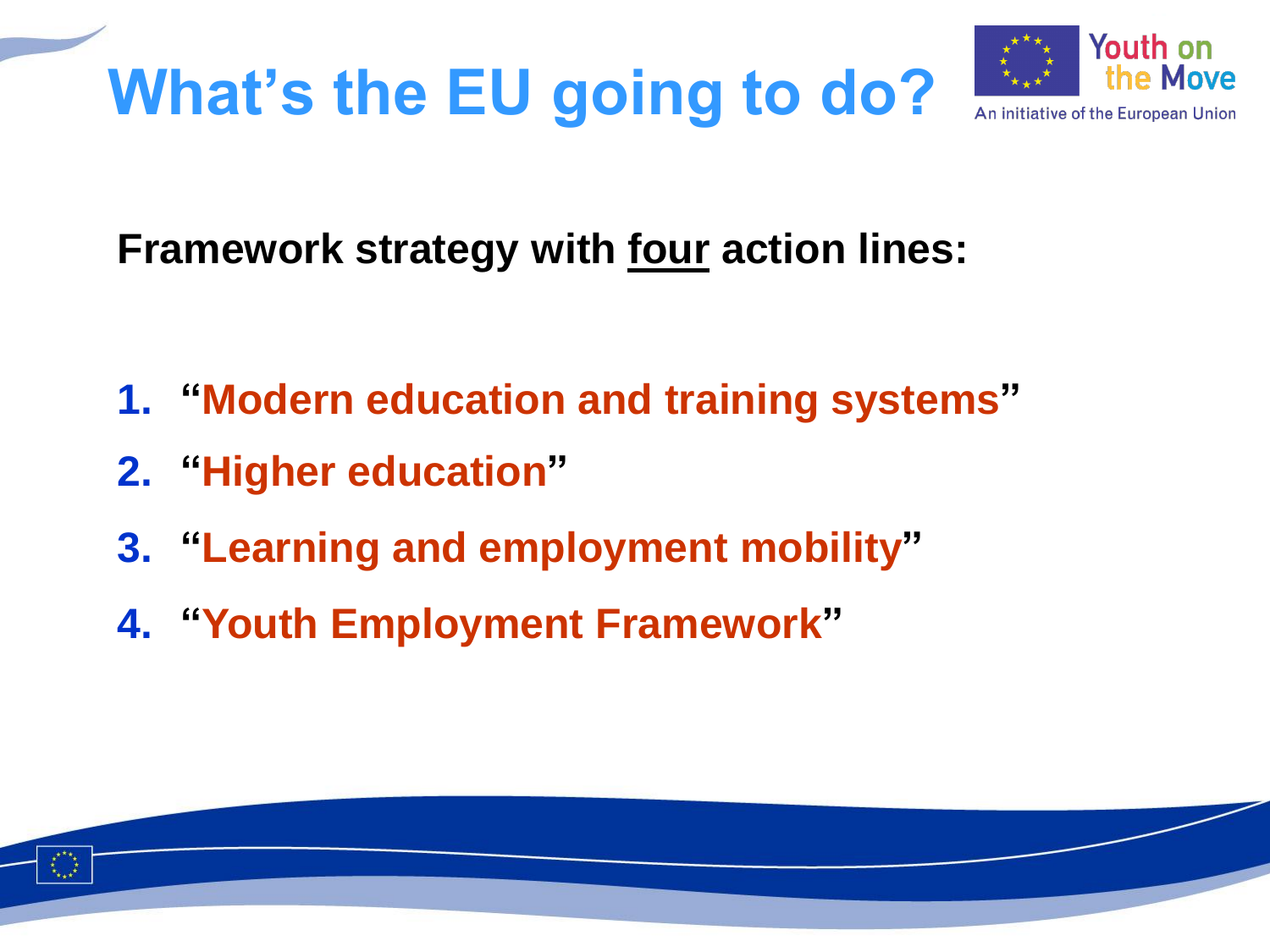

# **Mobility - growing importance**

- **20th anniversary of the Erasmus programme (2007)**
- **Council conclusions on youth mobility (2008)**
- **Bologna benchmark on mobility (2009)**
- **Green Paper on learning mobility (2009)**
- **President Barroso's vision (2009)**

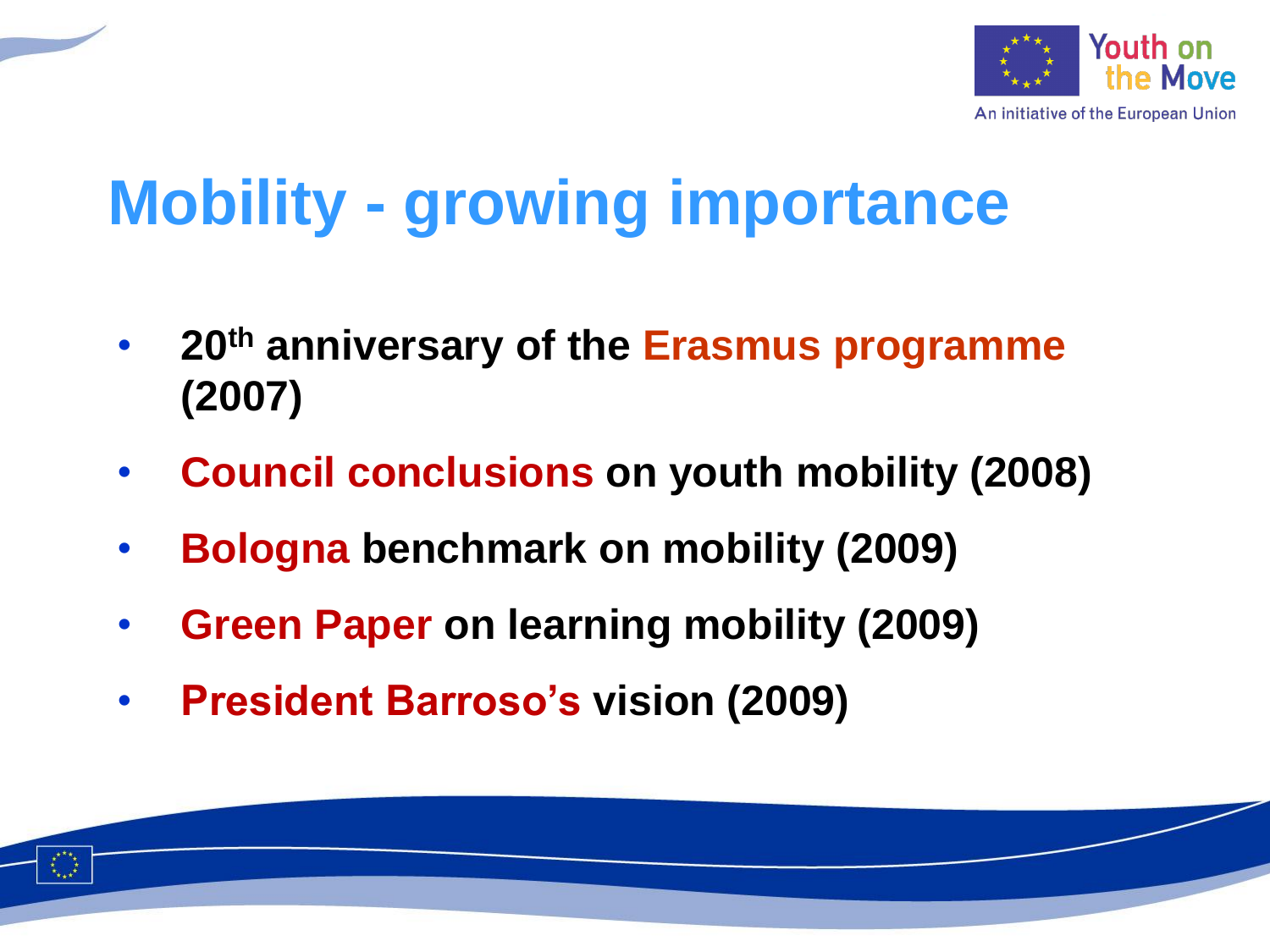

## **Main results of the Green Paper consultation (I)**

- **Quality of information and guidance**
- **Promote benefits of mobility**
- **Language learning**
- **Legal obstacles**
- **Portability of grants and loans**

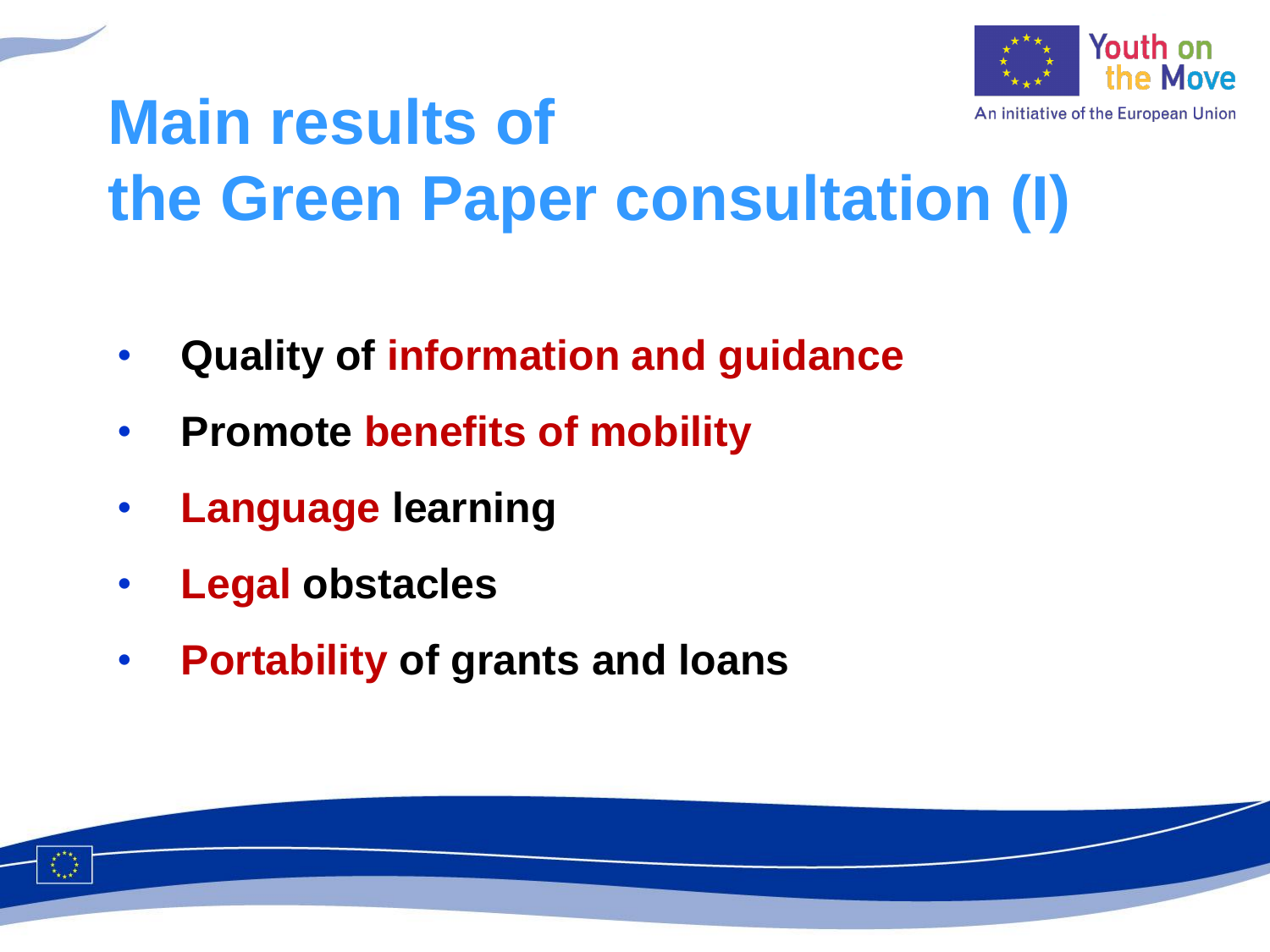

# **Main results of the Green Paper consultation (II)**

- **Use of quality charters**
- **Validation and recognition of learning**
- **New partnership for mobility**
- **Mobility targets**

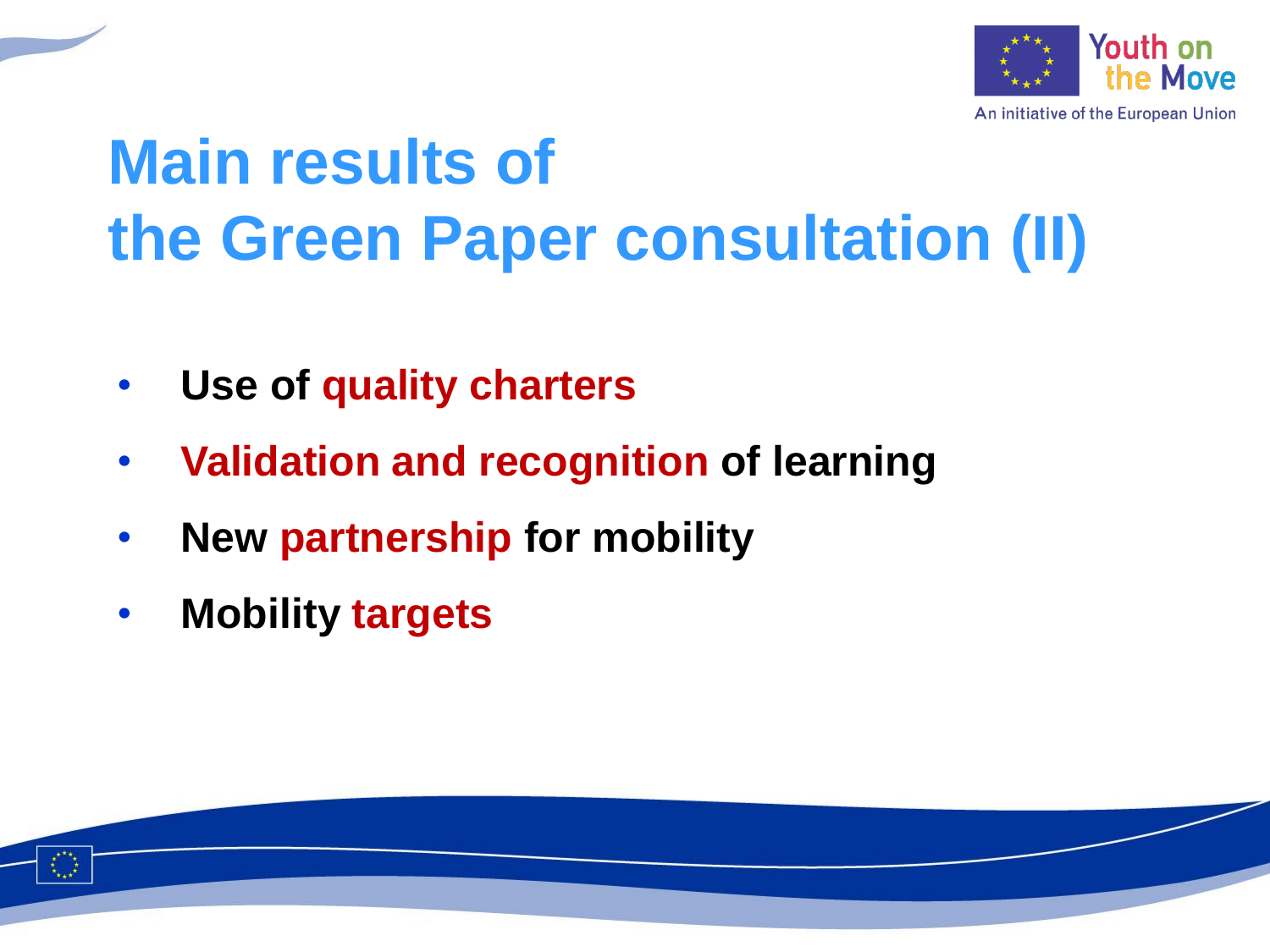

An initiative of the European Union

### **The proposal for a Council Recommendation**

- **A proposal for a Council Recommendation on promoting the learning mobility of young people (adopted by Commission on 15 Sept.)**
- **10 main areas, reflecting results of Green Paper consultation**
- **Planned adoption under Hungarian Presidency, first half 2011**
- **Monitoring through Mobility Scoreboard**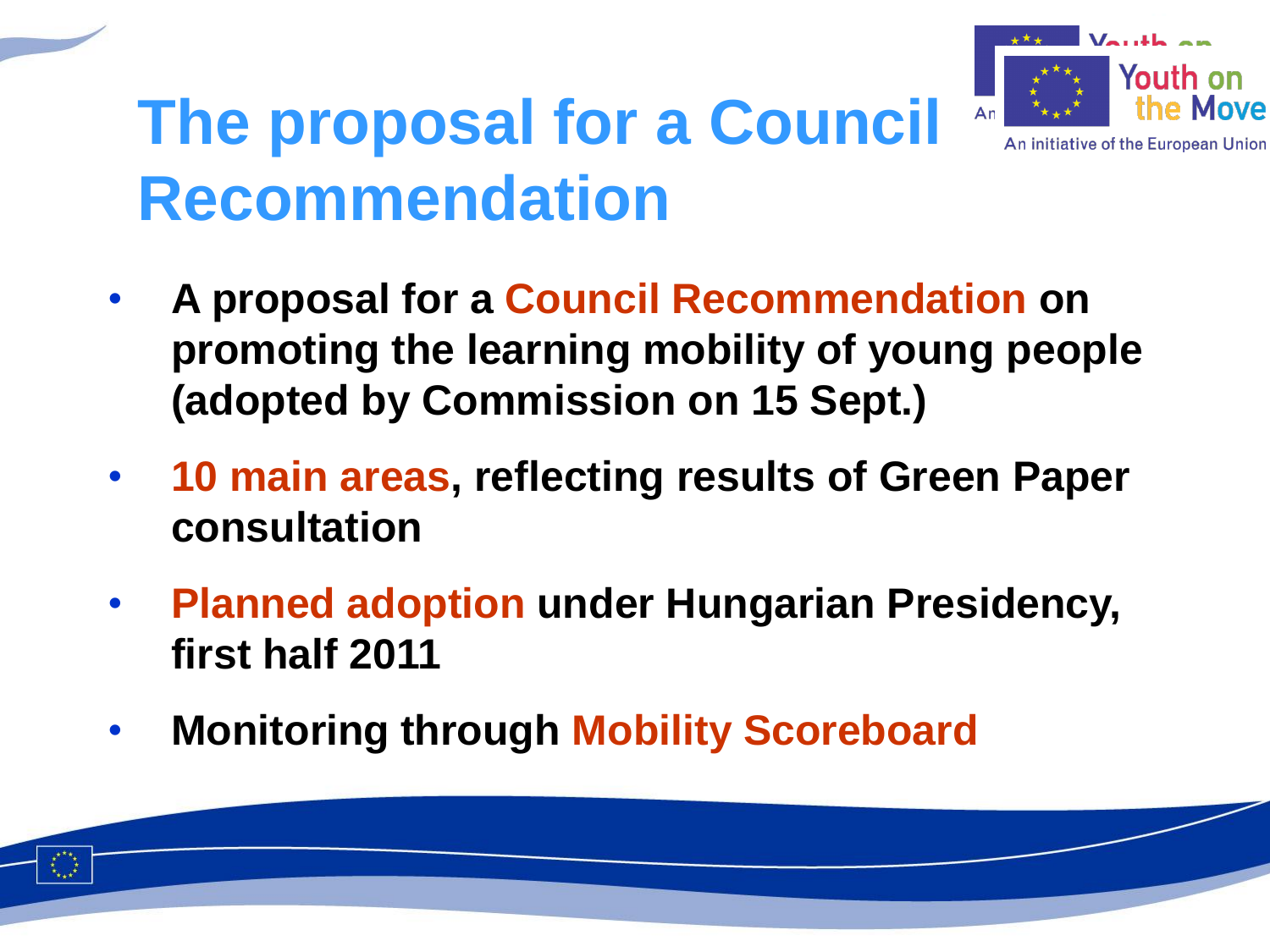

# **Other Learning Mobility actions**

- **Guidance on the rights of mobile students (European Court of Justice rulings)**
- **EU benchmarks on Mobility**
- **European Skills Passport**
- **A Youth on the Move card**
- **A new Youth on the Move website**

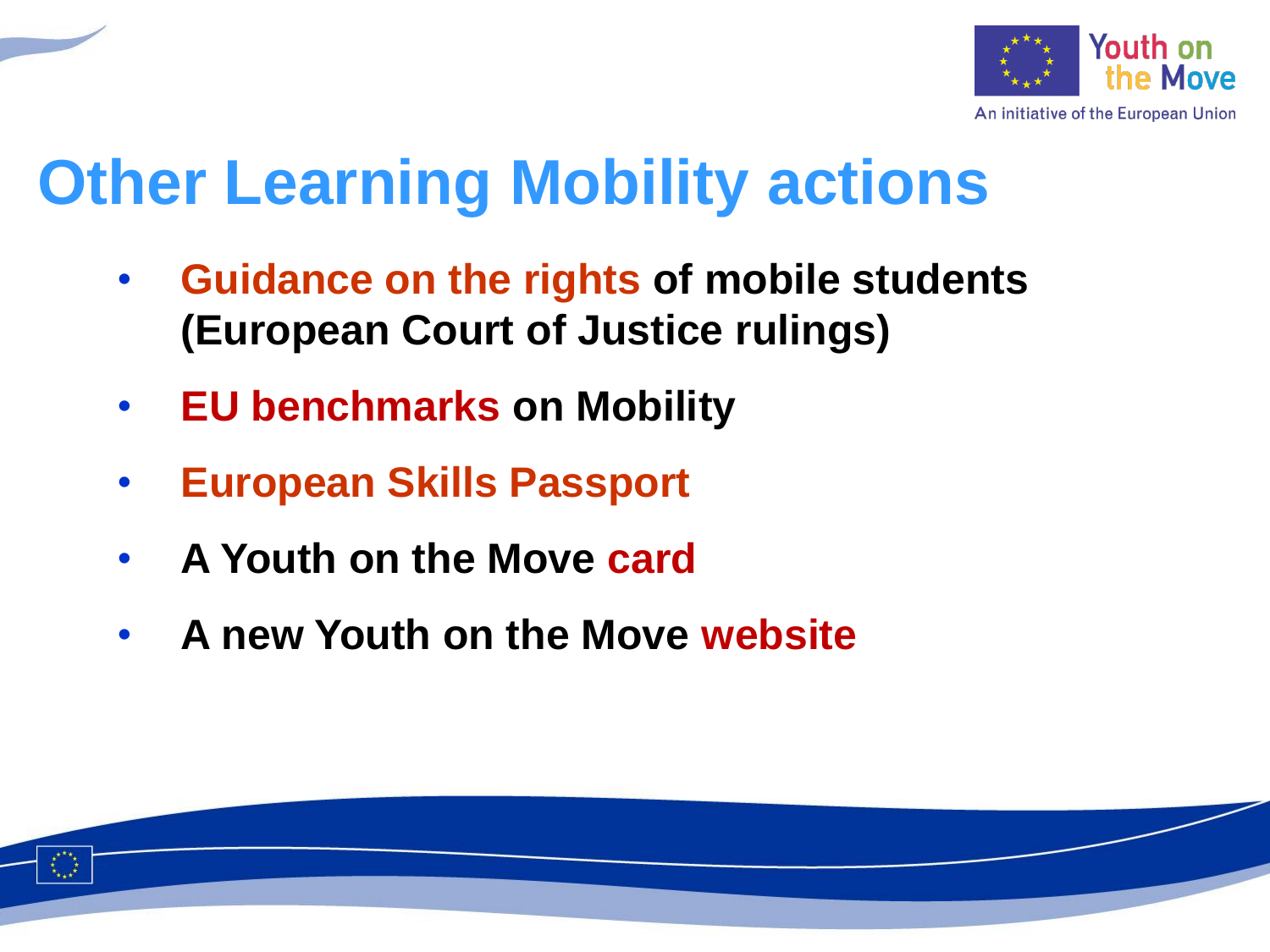# **Who is paying?**



- **Existing mobility programmes: Erasmus, Erasmus Mundus, Leonardo da Vinci, Comenius, Grundtvig, Marie Curie, Youth in Action**
- **Public consultation on the future EU programmes: 15/9-30/11**
- **Youth on the Move website on EU learning and mobility opportunities: http://europa.eu/youthonthemove/index\_en.htm**

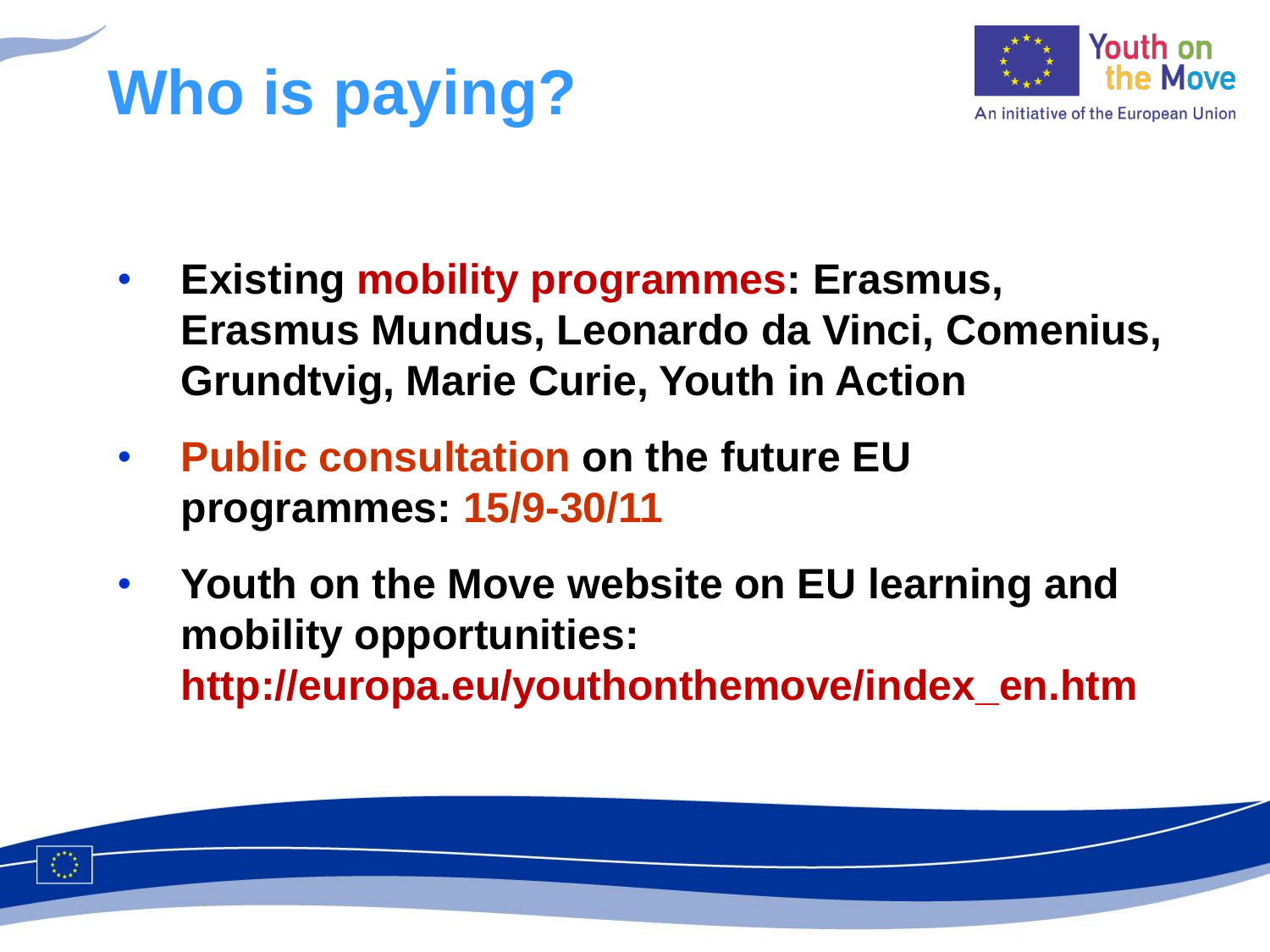



| <b>Student mobility:</b> 1987/88: 3 000 students<br>2008/09: 198 523 students |
|-------------------------------------------------------------------------------|
| in total: 2 million students in mid 2009                                      |

**Staff mobility**: 2008/09: 28 615 : teaching assignments 7 774 : staff training periods

in total: 255 000 teachers and staff

>4000 **HEIs** in 31 countries + Croatia & FYROM (2009) & Switzerland (2011)

**Target for 2012: 3 million students!**

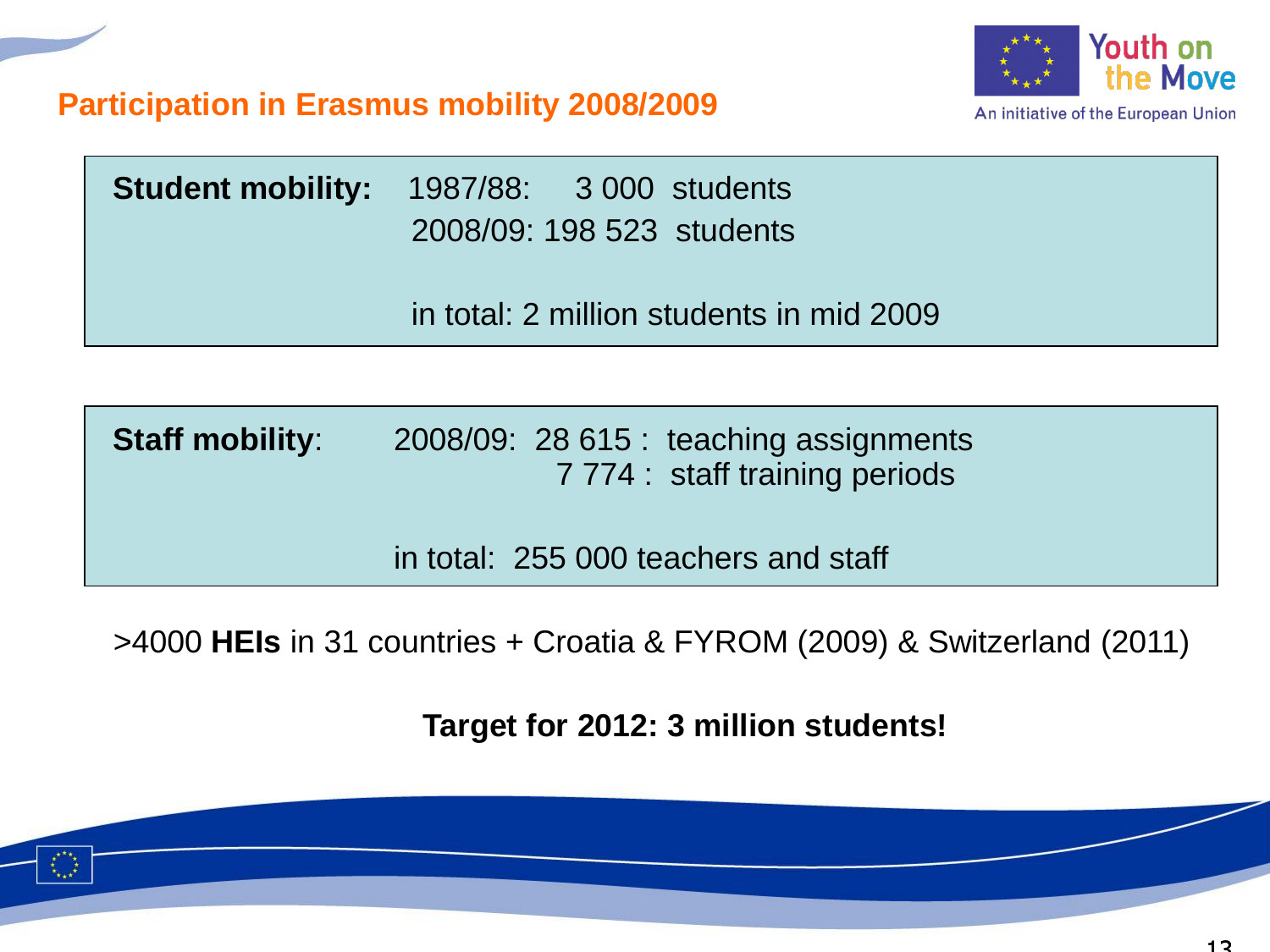#### **Erasmus trends**